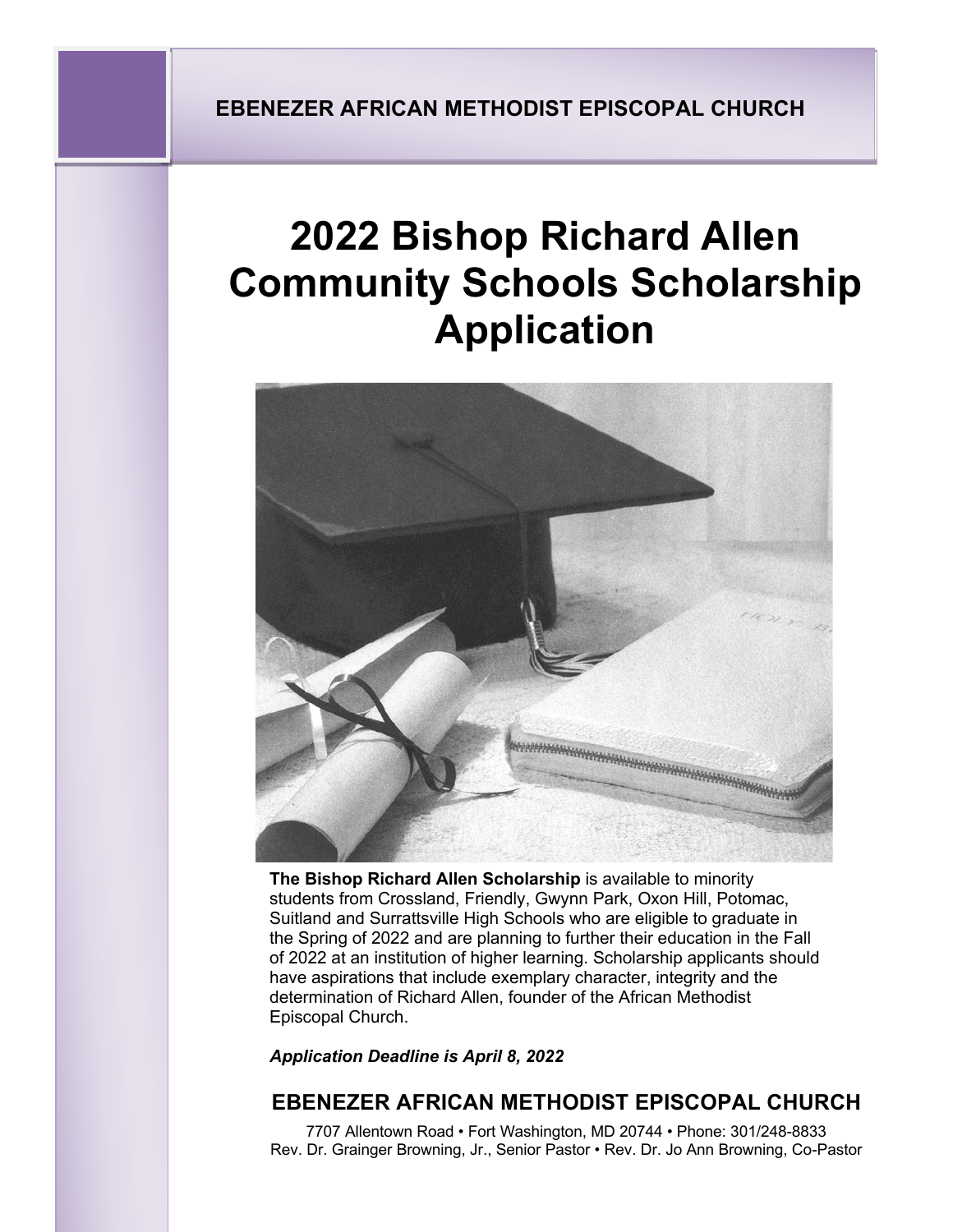Dear Ebenezer Scholarship Applicant:

**PRAISE THE LORD!** The Ebenezer A.M.E. Family is blessed to provide the Bishop Richard Allen Scholarship to qualified 2022 high school graduates. **(Please see requirements below)**. The Bishop Richard Allen Scholarship is given to minority students from Crossland, Friendly, Gwynn Park, Oxon Hill, Suitland and Surrattsville High School who are eligible for graduation in the Spring of 2022 and are planning to further their education in the Fall of 2022. Scholarship applicants should have aspirations that include exemplary character, integrity and the determination of Richard Allen, founder of the African Methodist Episcopal Church. The Bishop Richard Allen Scholarship is available to those students who are **NOT** members of Ebenezer A.M.E. Church. May God continue to bless you in your efforts to achieve your educational goals.

Yours in Christ's Love and Power,

Que ilm divrigi fissioning

Rev. Dr. Grainger Browning, Jr., Senior Pastor

Que. Dr. Joanne Brown

Rev. Dr. Jo Ann Browning, Co-Pastor

#### **REQUIREMENTS**

To be eligible for this scholarship you must:

- 1. Be a graduating senior from Crossland, Friendly, Gwynn Park, Oxon Hill, Suitland or Surrattsville High School.
- 2. Attach a copy of your Letter of Acceptance from the college or university that you will be attending for Fall 2022.
- 3. Attach a copy of your **unofficial** high school transcript from SchoolMax.
- 4. Submit **two** 200-word essays: one on "The Life and Accomplishments of Richard Allen" and one on any of the following topics:
	- What Biblical individual influenced your life and why?
	- "His Grace is sufficient"
	- "How God changed my life"
- 5. Submit the typed completed application and all required supporting documentation via email to scholarships@ebenezerame.org by **April 8, 2022.** ALL INFORMATION MUST BE SUBMITTED ELECTRONICALLY IN ONE PDF DOCUMENT TO THE EMAIL ADDRESS ABOVE.

Scholarship Ministry Contact Information

- **Scholarship Ministry email address: scholarships@ebenezerame.org**
- **Scholarship Ministry telephone number: (301) 248-3081**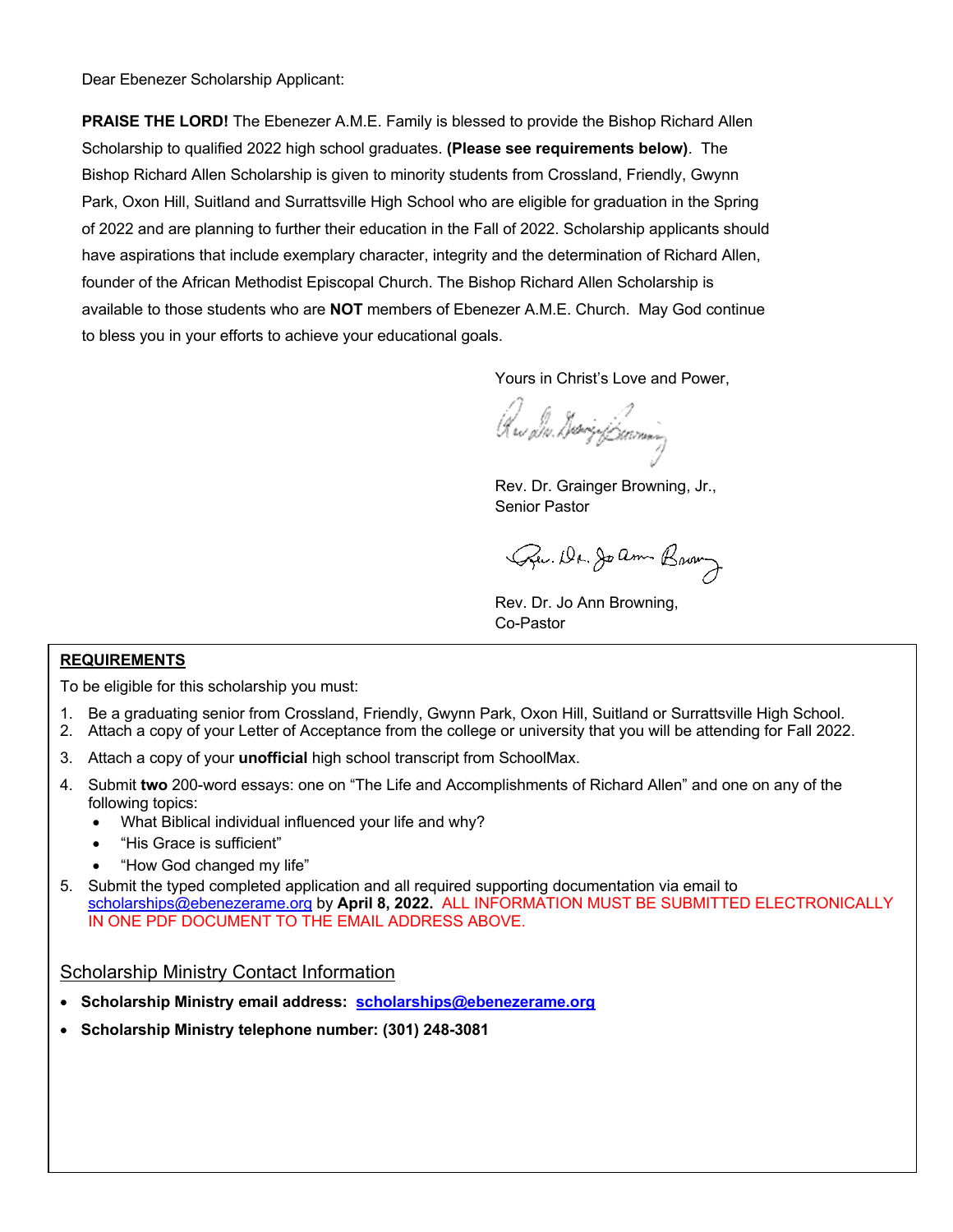#### **EBENEZER AFRICAN METHODIST EPISCOPAL CHURCH**

7707 Allentown Road • Fort Washington, MD 20744 • 301/248-8833

Rev. Dr. Grainger Browning, Jr., Senior Pastor • Rev. Dr. Jo Ann Browning, Co-Pasto**r**

#### **All PRINT or TYPED applications and supporting materials must be received by April 8, 2022 in ONE PDF document**

## **1. 2022 HIGH SCHOOL GRADUATE (PLEASE TYPE INFORMATION)**

|                                 |               | Name                                   |                                                                                                                      |              |
|---------------------------------|---------------|----------------------------------------|----------------------------------------------------------------------------------------------------------------------|--------------|
|                                 | Last          |                                        | First                                                                                                                | Middle       |
|                                 |               |                                        |                                                                                                                      |              |
|                                 | <b>Street</b> |                                        |                                                                                                                      |              |
|                                 |               |                                        | Telephone ( ) _______________________                                                                                |              |
| City                            | <b>State</b>  | Zip Code                               |                                                                                                                      |              |
|                                 |               |                                        |                                                                                                                      |              |
| <b>2. ACADEMIC BACKGROUND</b>   |               |                                        |                                                                                                                      |              |
|                                 |               |                                        |                                                                                                                      |              |
|                                 |               |                                        | City                                                                                                                 | <b>State</b> |
|                                 |               |                                        |                                                                                                                      |              |
| Graduation Date _______________ |               |                                        |                                                                                                                      |              |
|                                 |               |                                        | School activities in which you have participated _______________________________                                     |              |
|                                 |               |                                        |                                                                                                                      |              |
|                                 |               | <b>3. CHURCH/COMMUNITY INVOLVEMENT</b> |                                                                                                                      |              |
|                                 |               |                                        |                                                                                                                      |              |
|                                 |               |                                        |                                                                                                                      |              |
|                                 |               |                                        | Church Participation/Organization/Ministry/Volunteer Work [Church Participation/Organization/Ministry/Volunteer Work |              |

 $\_$ 

### **4. SCHOOL OF CHOICE**

Educational Institution that you plan to attend: